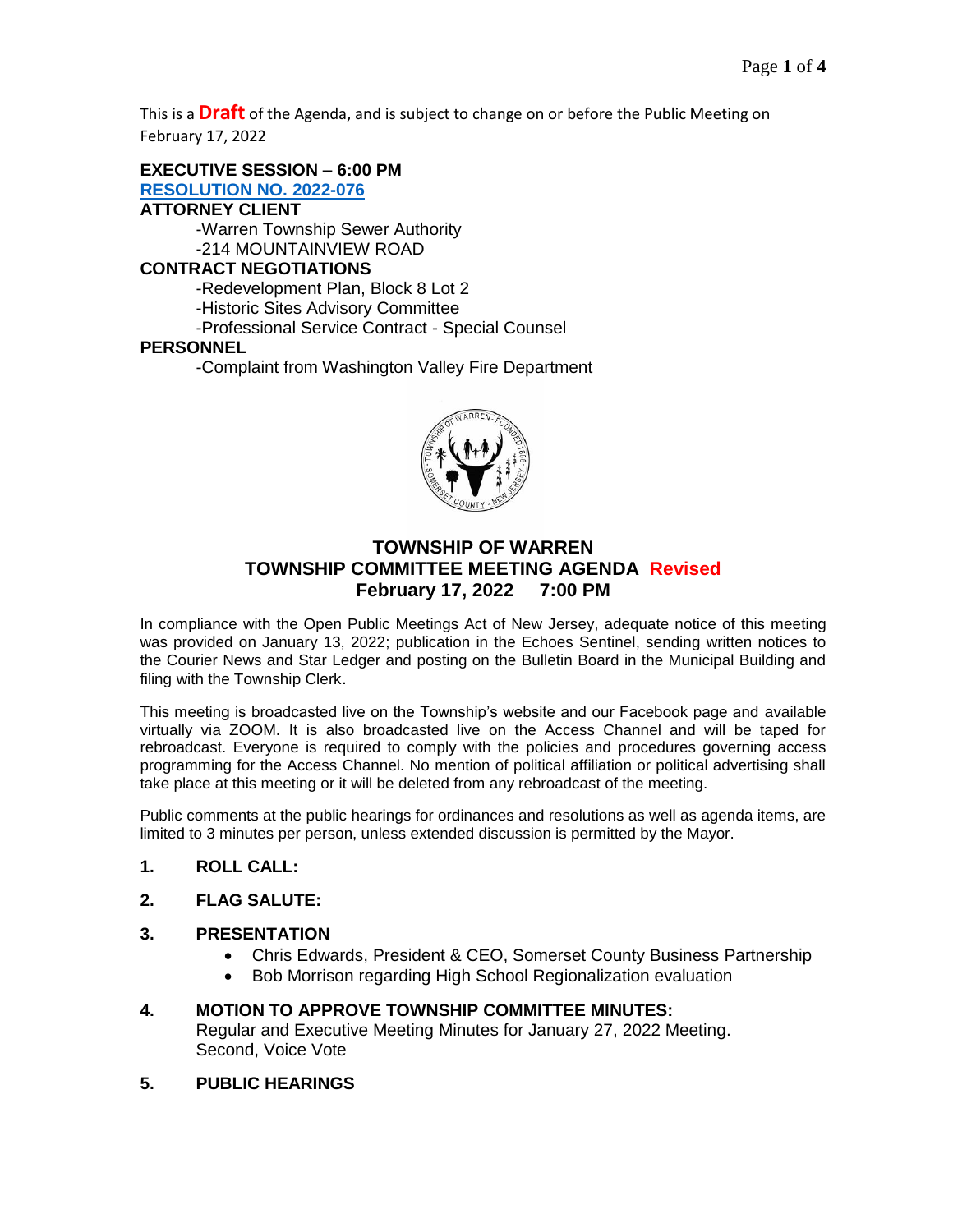**[ORDINANCE NO. 22-01](https://nj-warrentownship.civicplus.com/DocumentCenter/View/5472/Ordinance-22-01-Bond-Ord-300000-dollars---King-George-Road-Phase-II-PDF)** (Public Hearing / Final Adoption)

BOND ORDINANCE PROVIDING AN APPROPRIATION OF \$300,000 FOR IMPROVEMENTS TO KING GEORGE ROAD (PHASE II) FOR AND BY THE TOWNSHIP OF WARREN IN THE COUNTY OF SOMERSET, NEW JERSEY AND, AUTHORIZING THE ISSUANCE OF \$285,000 BONDS OR NOTES OF THE TOWNSHIP FOR FINANCING PART OF THE APPROPRIATION

Open/Close Public Hearing Motion to approve, second, discussion, roll call

## **6. REPORTS OF TOWNSHIP OFFICERS OR OFFICIALS**

### **7. REPORTS OF STANDING COMMITTEES**

#### **8. COMMENTS ON AGENDA ITEMS**

### **9. PAYMENT OF BILLS**

**[RESOLUTION NO. 2022-077](https://nj-warrentownship.civicplus.com/DocumentCenter/View/5470/2022-077-Bill-List-A-PDF) BILL LIST A** Motion to adopt, second, discussion, roll call

 **[RESOLUTION NO. 2022-078](https://nj-warrentownship.civicplus.com/DocumentCenter/View/5471/2022-078-Bill-List-B-PDF) BILL LIST B** Motion to adopt, second, discussion, roll call

- **10. COMMUNICATIONS AND PETITIONS –** Accept resignation of Linda Boscoe Devine from the Recreation Advisory Committee
- **11. OLD BUSINESS:**

#### **12. NEW BUSINESS:**

Resolution numbers 2022-079 and 2022-081 verbally added to Consent Agenda.

#### **[RESOLUTION NO. 2022-080](https://nj-warrentownship.civicplus.com/DocumentCenter/View/5487/2022-080-Urging-restoration-of-the-energy-tax-PDF)**

## **URGING THE SWIFT PASSAGE OF S-330 WHICH RESTORES ENERGY TAX RECEIPTS**

Motion to approve, second, discussion, roll call

#### **CONSENT AGENDA RESOLUTIONS:**

Resolutions No. 2022-061 through No. 2022-075 were submitted to the Township Committee for review and may be adopted by one motion. These resolutions are listed on the agenda for review and a complete copy made available in the Township Clerk's office.

- [2022-061](https://nj-warrentownship.civicplus.com/DocumentCenter/View/5473/2022-061-Hold-Harmless-and-Indemnification-for-Overflow-Parking-PDF) AUTHORIZING EXECUTION OF AN INDEMNIFICATION AND HOLD HARMLESS AGREEMENT WITH SOMERSET EQUITY INVESTORS, INC., PNC BANK AND COOPER JEWELER'S INC. FOR OVERFLOW PARKING DURING THE WINTER FESTIVAL, BONFIRE & FIREWORK EVENT
- [2022-062](https://nj-warrentownship.civicplus.com/DocumentCenter/View/5474/2022-062-Contract-Award-Kennon-Survey-Services-PDF) AWARD OF PROFESSIONAL SERVICE CONTRACT TO KENNON SURVEYING SERVICES, INC. FOR UPDATING TOWNSHIP TAX MAPS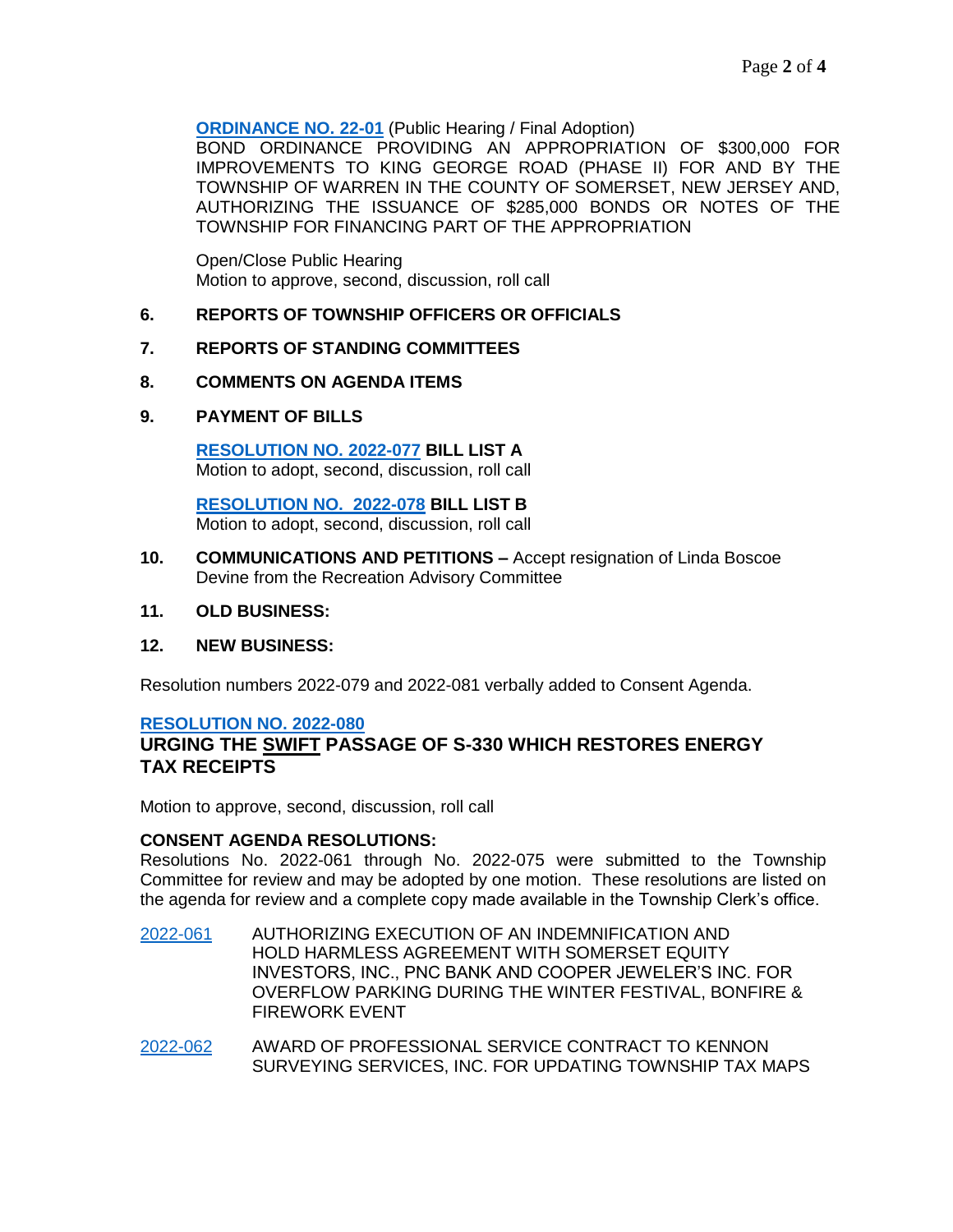- [2022-063](https://nj-warrentownship.civicplus.com/DocumentCenter/View/5475/2022-063-Professional-Service-Contract-CPGH-PDF) APPROVAL OF PROFESSIONAL SERVICES CONTRACT COMMUNITY GRANTS, PLANNING & HOUSING FOR ADMINISTERING AFFORDABLE HOUSING UNITS IN WARREN
- [2022-064](https://nj-warrentownship.civicplus.com/DocumentCenter/View/5457/2022-064-Police-Mutual-Aid-Agreement-PDF) AUTHORIZING THE RENEWAL OF THE MUTUAL POLICE AID AGREEMENT WITH SOMERSET COUNTY
- [2022-065](https://nj-warrentownship.civicplus.com/DocumentCenter/View/5458/2022-065-Authorizing-Application-for-the-OEM-Grant-PDF) AUTHORIZING AN APPLICATION TO THE NJ LAW AND PUBLIC SAFTY DIVISION OF STATE POLICE EMERGENCY MANAGEMENT SECTION FOR EMERGENCY MANAGEMENT PERFORMANCE GRANT-EMPG /EMERGENCY MANAGEMENT AGRENCY ASSISTANCE EMAA
- [2022-066](https://nj-warrentownship.civicplus.com/DocumentCenter/View/5459/2022-066-Municipal-Alliance-Appointments-PDF) APPOINTMENTS TO MUNICIPAL OFFICES AND BOARDS AND COMMITTEES
- [2022-067](https://nj-warrentownship.civicplus.com/DocumentCenter/View/5460/2022-067-Authorizing-Issuance-of-Fireworks-Permit---Garden-State-Fireworks-PDF) AUTHORIZING ISSUANCE OF FIREWORKS PERMIT GARDEN STATE **FIREWORKS**
- [2022-068](https://nj-warrentownship.civicplus.com/DocumentCenter/View/5461/2022-068-Authorize-Agreement-with-SC-for-Pavillion-PDF) AUTHORIZE APPROVAL TO ENTER INTO FINANCIAL AGREEMENT FOR PARTICIPATION IN DEVELOPMENT OF PROPERTY WITH THE COUNTY OF SOMERSET FOR THE WARREN PAVILION PROJECT
- [2022-069](https://nj-warrentownship.civicplus.com/DocumentCenter/View/5462/2022-069-First-Amendment-to-Antenna-Tower-Use-Agreement-PDF) FIRST AMENDMENT TO ANTENNA TOWER USE AGREEMENT WITH THE COUNTY OF MORRIS
- [2022-070](https://nj-warrentownship.civicplus.com/DocumentCenter/View/5463/2022-070-Prof-Service-Contract-Pyramid-Real-Estate-PDF) AWARD OF PROFESSIONAL SERVICES CONTRACT PYRAMID REAL ESTATE, LLC
- [2022-071](https://nj-warrentownship.civicplus.com/DocumentCenter/View/5464/2022-071-Amend-Sport-Recognition-Policy-PDF) AUTHORIZING AMENDMENT TO THE RECREATION DEPARTMENT SPORTS RECOGNITION POLICY
- [2022-072](https://nj-warrentownship.civicplus.com/DocumentCenter/View/5465/2022-072-Revise-Public-Announcement-Policy-for-Recreation-Dept-PDF) REVISE PUBLIC ANNOUNCEMENT POLICY FOR THE WARREN TOWNSHIP RECREATION DEPARTMENT
- [2022-073](https://nj-warrentownship.civicplus.com/DocumentCenter/View/5466/2022-073-Change-Order-2---Pumper-Westside-Tanker-PDF) SUTPHEN CORPORATION CHANGE ORDER #2 SUTPHEN INTERNATIONAL PUMPER/WESTSIDE TANKER FS19IIE01
- [2022-074](https://nj-warrentownship.civicplus.com/DocumentCenter/View/5467/2022-074-Amending-2022-Temporary-Budget-PDF) AMENDING 2022 TEMPORARY BUDGET
- [2022-075](https://nj-warrentownship.civicplus.com/DocumentCenter/View/5468/2022-075-RE-VILLAS-AT-WARREN-PDF) AUTHORIZE CANCELLATION OF LAND TAXES PURSUANT TO A FINANCIAL AGREEMENT WITH TOLL WARREN URBAN RENEWAL LLC
- [2022-079](https://nj-warrentownship.civicplus.com/DocumentCenter/View/5489/2022-079-No-support-for-Recycling-Exemption-PDF) A RESOLUTION OF NO SUPPORT FOR THE EXEMPTION RECYCLING ACTIVITIES UNDER NJAC 7:26a-1.4(a) RELATING TO THE PROPERTY LOCATED AT 214 MOUNTAINVIEW ROAD, WARREN TOWNSHIP, NEW **JERSEY**
- [2022-081](https://nj-warrentownship.civicplus.com/DocumentCenter/View/5498/2022-081-Prof-Service-Contract-Special-Counsel-PDF) AWARD OF PROFESSIONAL SERVICE CONTRACT SPECIAL **COUNSEL**

Motion to adopt Consent Agenda Resolutions No. 2022-061 through 2022-075 and Resolutions No. 2022-079 and 2022-081, second, roll call.